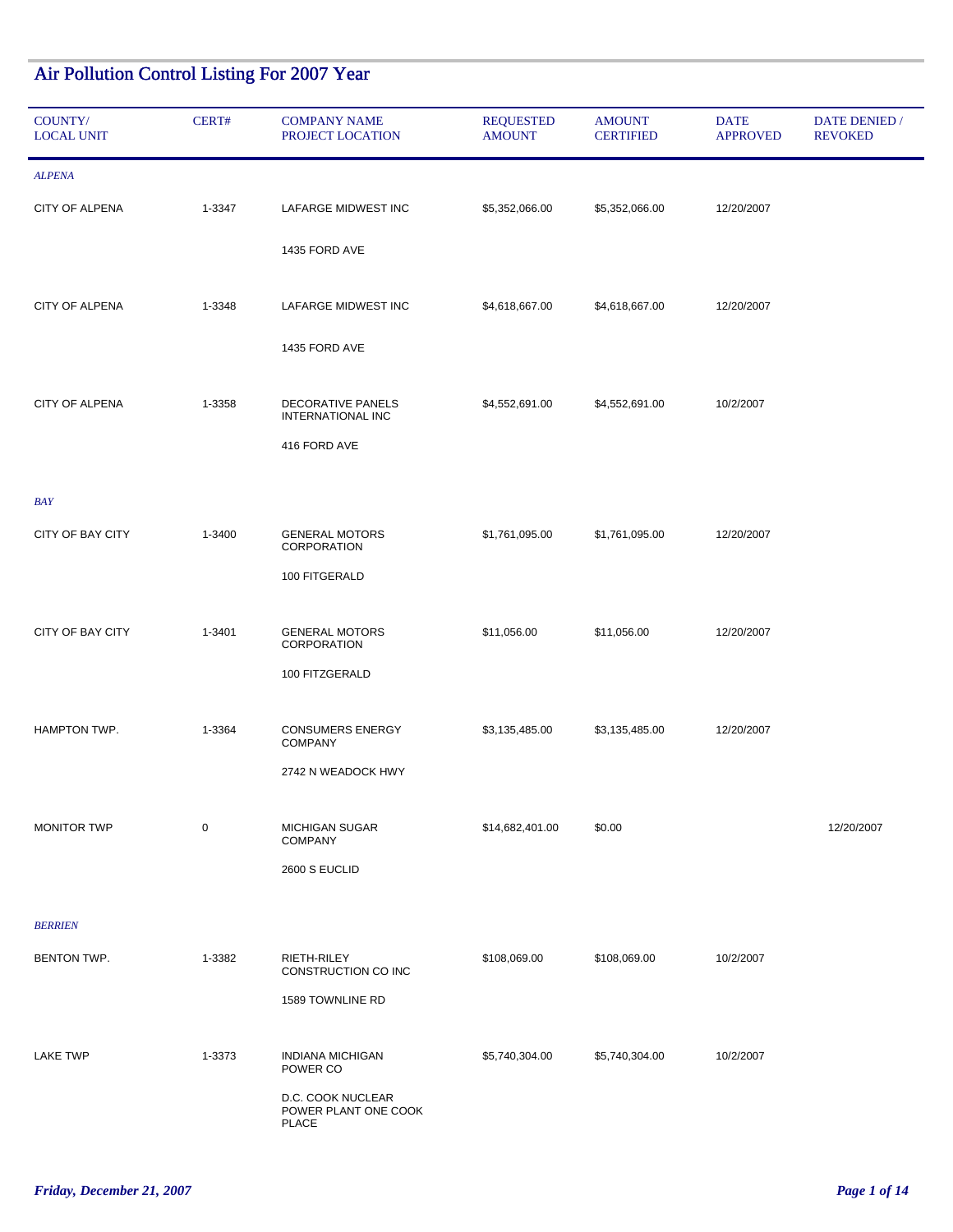| COUNTY/<br><b>LOCAL UNIT</b> | CERT#  | <b>COMPANY NAME</b><br>PROJECT LOCATION                                          | <b>REQUESTED</b><br><b>AMOUNT</b> | <b>AMOUNT</b><br><b>CERTIFIED</b> | <b>DATE</b><br><b>APPROVED</b> | DATE DENIED /<br><b>REVOKED</b> |
|------------------------------|--------|----------------------------------------------------------------------------------|-----------------------------------|-----------------------------------|--------------------------------|---------------------------------|
| TWP OF LAKE                  | 1-2903 | AMERICAN ELECTRIC<br><b>POWER</b>                                                | \$20,186,185.00                   | \$9,573,340.00                    | 12/28/2001                     |                                 |
|                              |        | DONALD C. COOK<br>NUCLEAR PLANT                                                  |                                   |                                   |                                |                                 |
| <b>BRANCH</b>                |        |                                                                                  |                                   |                                   |                                |                                 |
| <b>CITY OF COLDWATER</b>     | 1-3441 | <b>QUALITY SPRING/TOGO</b><br><b>INC</b>                                         | \$87,611.00                       | \$87,611.00                       | 12/20/2007                     |                                 |
|                              |        | 355 JAY STREET                                                                   |                                   |                                   |                                |                                 |
| <b>CHARLEVOIX</b>            |        |                                                                                  |                                   |                                   |                                |                                 |
| CHARLEVOIX TWP.              | 0      | ST MARYS CEMENT INC                                                              | \$928,871.00                      | \$0.00                            |                                | 10/2/2007                       |
|                              |        | 16000 BELLS BAY ROAD                                                             |                                   |                                   |                                |                                 |
|                              |        |                                                                                  |                                   |                                   |                                |                                 |
| CHARLEVOIX TWP.              | 1-3346 | ST MARYS CEMENT INC<br>(US) CHARLEVOIX PLANT                                     | \$19,921,767.00                   | \$19,921,767.00                   | 10/2/2007                      |                                 |
|                              |        | 16000 BELLS BAY ROAD                                                             |                                   |                                   |                                |                                 |
| CHARLEVOIX TWP.              | 1-3431 | ST MARYS CEMENT INC                                                              | \$144,729.00                      | \$144,729.00                      | 10/2/2007                      |                                 |
|                              |        | 16000 BELLS BAY ROAD                                                             |                                   |                                   |                                |                                 |
| CHARLEVOIX TWP.              | 1-3432 | ST MARYS CEMENT INC                                                              | \$200,000.00                      | \$200,000.00                      | 10/2/2007                      |                                 |
|                              |        |                                                                                  |                                   |                                   |                                |                                 |
|                              |        | 16000 BELLS BAY ROAD                                                             |                                   |                                   |                                |                                 |
| CHARLEVOIX TWP.              | 1-3434 | ST MARYS CEMENT INC                                                              | \$224,518.00                      | \$224,518.00                      | 10/2/2007                      |                                 |
|                              |        | 16000 BELLS BAY ROAD                                                             |                                   |                                   |                                |                                 |
| <b>HUDSON TWP.</b>           | 1-3377 | RIETH-RILEY                                                                      | \$185,385.00                      | \$185,385.00                      | 10/2/2007                      |                                 |
|                              |        | CONSTRUCTION CO INC                                                              |                                   |                                   |                                |                                 |
|                              |        | 08699 WOODWARD RD                                                                |                                   |                                   |                                |                                 |
| <b>CLARE</b>                 |        |                                                                                  |                                   |                                   |                                |                                 |
| HAYES TWP.                   | 1-3363 | NORTHERN OAKS<br>RECYCLING & DISPOSAL<br><b>FACILITY</b><br>513 N COUNTY FARM RD | \$86,430.00                       | \$86,430.00                       | 10/2/2007                      |                                 |

*CRAWFORD*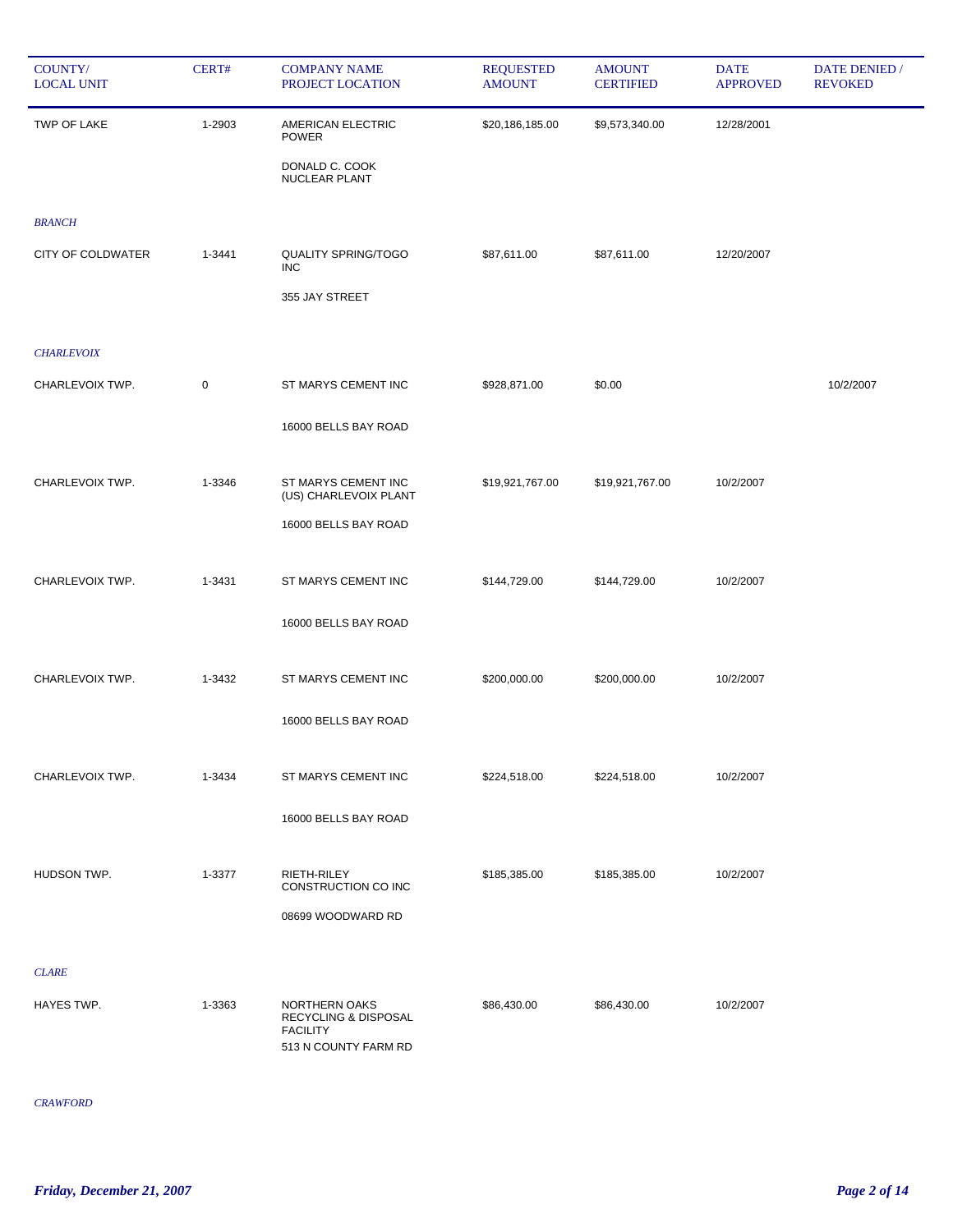| COUNTY/<br><b>LOCAL UNIT</b> | CERT#  | <b>COMPANY NAME</b><br>PROJECT LOCATION  | <b>REQUESTED</b><br><b>AMOUNT</b> | <b>AMOUNT</b><br><b>CERTIFIED</b> | <b>DATE</b><br><b>APPROVED</b> | DATE DENIED /<br><b>REVOKED</b> |
|------------------------------|--------|------------------------------------------|-----------------------------------|-----------------------------------|--------------------------------|---------------------------------|
| BEAVER CREEK TWP.            | 1-3350 | WEYERHAEUSER                             | \$192,500.00                      | \$192,500.00                      | 10/2/2007                      |                                 |
|                              |        | 4111 WEST FOUR MILE RD                   |                                   |                                   |                                |                                 |
| <b>DELTA</b>                 |        |                                          |                                   |                                   |                                |                                 |
| WELLS TWP.                   | 1-3351 | <b>ESCANABA PAPER</b><br><b>COMPANY</b>  | \$105,971.00                      | \$104,859.00                      | 10/2/2007                      |                                 |
|                              |        | 7100 COUNTY RD 426 M.5<br><b>RD</b>      |                                   |                                   |                                |                                 |
| <b>EATON</b>                 |        |                                          |                                   |                                   |                                |                                 |
| DELTA TWP.                   | 1-3376 | RIETH-RILEY<br>CONSTRUCTION CO INC       | \$331,035.00                      | \$331,035.00                      | 12/20/2007                     |                                 |
|                              |        | 4150 S CREYTS RD                         |                                   |                                   |                                |                                 |
| DELTA TWP.                   | 1-3438 | UNIVERSAL FOREST<br>PRODUCTS EASTERN DIV | \$250,000.00                      | \$222,500.00                      | 12/20/2007                     |                                 |
|                              |        | <b>INC</b><br>2509 SNOW ROAD             |                                   |                                   |                                |                                 |
| <b>GENESEE</b>               |        |                                          |                                   |                                   |                                |                                 |
| CITY OF FLINT                | 1-3392 | <b>GENERAL MOTORS</b><br>CORPORATION     | \$337,589.00                      | \$95,641.00                       | 12/20/2007                     |                                 |
|                              |        | 902 E HAMILTON                           |                                   |                                   |                                |                                 |
| CITY OF FLINT                | 1-3393 | <b>GENERAL MOTORS</b>                    | \$99,484.00                       | \$99,484.00                       | 12/20/2007                     |                                 |
|                              |        | CORPORATION<br>902 E HAMILTON            |                                   |                                   |                                |                                 |
|                              |        |                                          |                                   |                                   |                                |                                 |
| <b>GRAND TRAVERSE</b>        |        |                                          |                                   |                                   |                                |                                 |
| <b>CITY OF TRAVERSE CITY</b> | 1-3381 | <b>BORIDE ENGINEERED</b><br>ABRASIVES    | \$113,757.00                      | \$113,757.00                      | 10/2/2007                      |                                 |
|                              |        | 2615 AERO PARK DR                        |                                   |                                   |                                |                                 |
| <b>HURON</b>                 |        |                                          |                                   |                                   |                                |                                 |
| SEBEWAING TWP                | 1-3354 | <b>MICHIGAN SUGAR</b><br><b>COMPANY</b>  | \$3,256,496.00                    | \$3,256,496.00                    | 10/2/2007                      |                                 |
|                              |        | 947 PINE ST                              |                                   |                                   |                                |                                 |

*KALAMAZOO*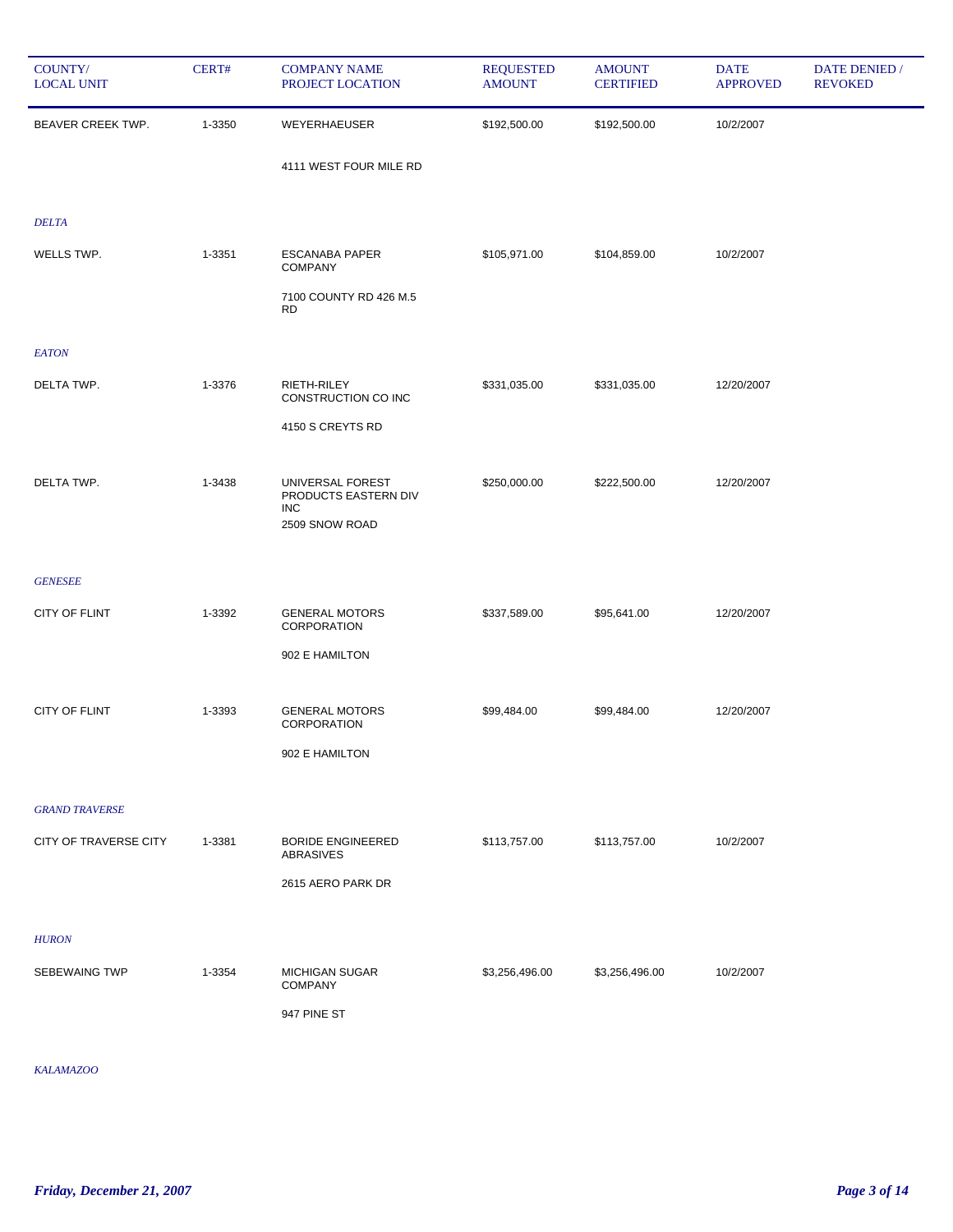| COUNTY/<br><b>LOCAL UNIT</b> | CERT#       | <b>COMPANY NAME</b><br>PROJECT LOCATION | <b>REQUESTED</b><br><b>AMOUNT</b> | <b>AMOUNT</b><br><b>CERTIFIED</b> | <b>DATE</b><br><b>APPROVED</b> | <b>DATE DENIED /</b><br><b>REVOKED</b> |
|------------------------------|-------------|-----------------------------------------|-----------------------------------|-----------------------------------|--------------------------------|----------------------------------------|
| CITY OF KALAMAZOO            | $\mathbf 0$ | CYTEC INDUSTRIES INC                    | \$127,400.00                      | \$0.00                            |                                | 10/2/2007                              |
|                              |             | 2715 MILLER RD                          |                                   |                                   |                                |                                        |
| CITY OF KALAMAZOO            | 1-3425      | <b>CYTEC INDUSTRIES INC</b>             | \$333,058.00                      | \$333,058.00                      | 10/2/2007                      |                                        |
|                              |             | 2715 MILLER RD                          |                                   |                                   |                                |                                        |
| CITY OF KALAMAZOO            | 1-3426      | <b>CYTEC INDUSTRIES INC</b>             | \$130,800.00                      | \$115,800.00                      | 10/2/2007                      |                                        |
|                              |             | 2715 MILLER RD                          |                                   |                                   |                                |                                        |
| CITY OF KALAMAZOO            | 1-3427      | CYTEC INDUSTRIES INC                    | \$119,038.00                      | \$119,038.00                      | 10/2/2007                      |                                        |
|                              |             | 2715 MILLER RD                          |                                   |                                   |                                |                                        |
| CITY OF KALAMAZOO            | 1-3428      | <b>CYTEC INDUSTRIES INC</b>             | \$119,038.00                      | \$119,038.00                      | 10/2/2007                      |                                        |
|                              |             | 2715 MILLER RD                          |                                   |                                   |                                |                                        |
| <b>KENT</b>                  |             |                                         |                                   |                                   |                                |                                        |
| <b>GAINES TWP</b>            | 1-3357      | <b>KARONA INC</b>                       | \$131,857.00                      | \$131,857.00                      | 12/20/2007                     |                                        |
|                              |             | 4100 KARONA COURT SE                    |                                   |                                   |                                |                                        |
| <b>LEELANAU</b>              |             |                                         |                                   |                                   |                                |                                        |
| KASSON TWP.                  | 1-3362      | <b>GLEN'S SANITARY</b><br>LANDFILL      | \$56,887.00                       | \$56,887.00                       | 10/2/2007                      |                                        |
|                              |             | 518 E TRAVERSE CITY HWY                 |                                   |                                   |                                |                                        |
| <b>LIVINGSTON</b>            |             |                                         |                                   |                                   |                                |                                        |
| <b>BRIGHTON TWP.</b>         | $\pmb{0}$   | <b>GENERAL MOTORS</b><br>CORPORATION    | \$94,677,633.00                   | \$0.00                            |                                | 12/20/2007                             |
|                              |             | 3300 GENERAL MOTORS<br><b>RD</b>        |                                   |                                   |                                |                                        |
| <b>BRIGHTON TWP.</b>         | $\mathbf 0$ | <b>GENERAL MOTORS</b><br>CORPORATION    | \$4,916,117.00                    | \$0.00                            |                                | 12/20/2007                             |
|                              |             | 3300 GENERAL MOTORS<br><b>RD</b>        |                                   |                                   |                                |                                        |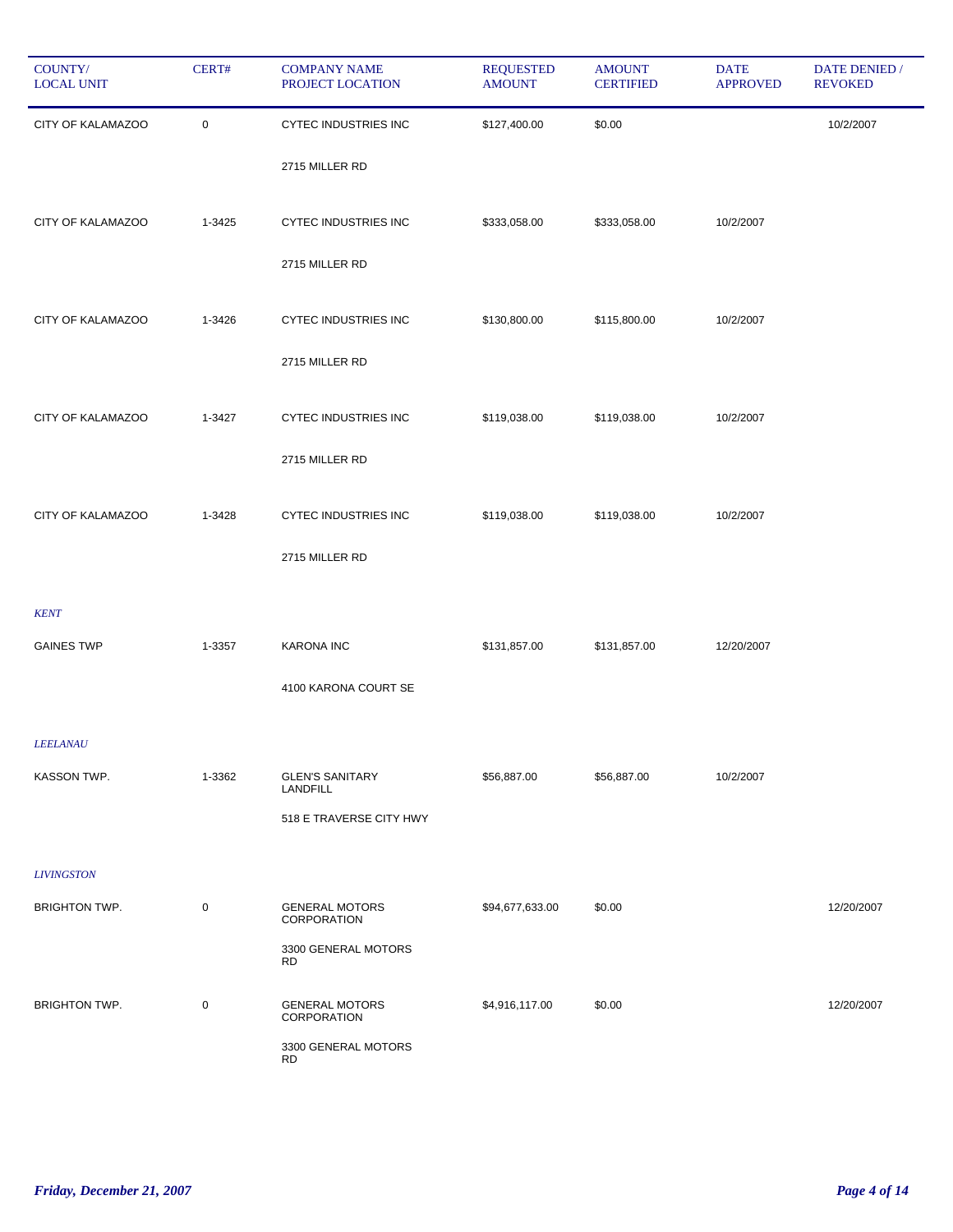| COUNTY/<br><b>LOCAL UNIT</b> | CERT#  | <b>COMPANY NAME</b><br>PROJECT LOCATION     | <b>REQUESTED</b><br><b>AMOUNT</b> | <b>AMOUNT</b><br><b>CERTIFIED</b> | <b>DATE</b><br><b>APPROVED</b> | DATE DENIED /<br><b>REVOKED</b> |
|------------------------------|--------|---------------------------------------------|-----------------------------------|-----------------------------------|--------------------------------|---------------------------------|
| <b>BRIGHTON TWP.</b>         | 0      | <b>GENERAL MOTORS</b><br>CORPORATION        | \$47,828,750.00                   | \$0.00                            |                                | 12/20/2007                      |
|                              |        | 3300 GENERAL MOTORS<br><b>RD</b>            |                                   |                                   |                                |                                 |
| <b>HAMBURG TWP.</b>          | 1-3430 | METALDYNE<br><b>CORPORATION</b>             | \$273,150.00                      | \$273,150.00                      | 12/20/2007                     |                                 |
|                              |        | 7495 EAST M-36                              |                                   |                                   |                                |                                 |
| <b>MACOMB</b>                |        |                                             |                                   |                                   |                                |                                 |
| CITY OF STERLING HEIGHTS     | 1-3371 | FORD MOTOR COMPANY                          | \$1,417,882.00                    | \$68,619.00                       | 12/20/2007                     |                                 |
|                              |        | 41111 VAN DYKE RD                           |                                   |                                   |                                |                                 |
| <b>CITY OF WARREN</b>        | 0      | <b>GENERAL MOTORS</b><br>CORPORATION        | \$10,186,218.00                   | \$0.00                            |                                | 12/20/2007                      |
|                              |        | 30003 VAN DYKE                              |                                   |                                   |                                |                                 |
| <b>CITY OF WARREN</b>        | 0      | <b>GENERAL MOTORS</b><br>CORPORATION        | \$14,050,111.00                   | \$0.00                            |                                | 12/20/2007                      |
|                              |        | 30003 VAN DYKE                              |                                   |                                   |                                |                                 |
| <b>CITY OF WARREN</b>        | 0      | <b>GENERAL MOTORS</b><br>CORPORATION        | \$77,074,863.00                   | \$0.00                            |                                | 12/20/2007                      |
|                              |        | 30003 VAN DYKE                              |                                   |                                   |                                |                                 |
| <b>CITY OF WARREN</b>        | 1-3406 | <b>GENERAL MOTORS</b><br><b>CORPORATION</b> | \$32,723.00                       | \$32,722.00                       | 12/20/2007                     |                                 |
|                              |        | 23500 MOUND RD                              |                                   |                                   |                                |                                 |
| <b>CITY OF WARREN</b>        | 1-3407 | <b>GENERAL MOTORS</b><br><b>CORPORATION</b> | \$451,283.00                      | \$451,284.00                      | 12/20/2007                     |                                 |
|                              |        | 23500 MOUND RD                              |                                   |                                   |                                |                                 |
| LENOX TWP.                   | 1-3320 | PINE TREE ACRES INC<br><b>LANDFILL</b>      | \$253,698.00                      | \$253,698.00                      | 12/20/2007                     |                                 |
|                              |        | 36609 29 MILE RD                            |                                   |                                   |                                |                                 |
| WASHINGTON TWP.              | 1-3421 | <b>WASHINGTON 10</b><br>CORPORATION         | \$1,187,930.00                    | \$1,187,930.00                    | 10/2/2007                      |                                 |
|                              |        | 12700 30 MILE RD                            |                                   |                                   |                                |                                 |

*MANISTEE*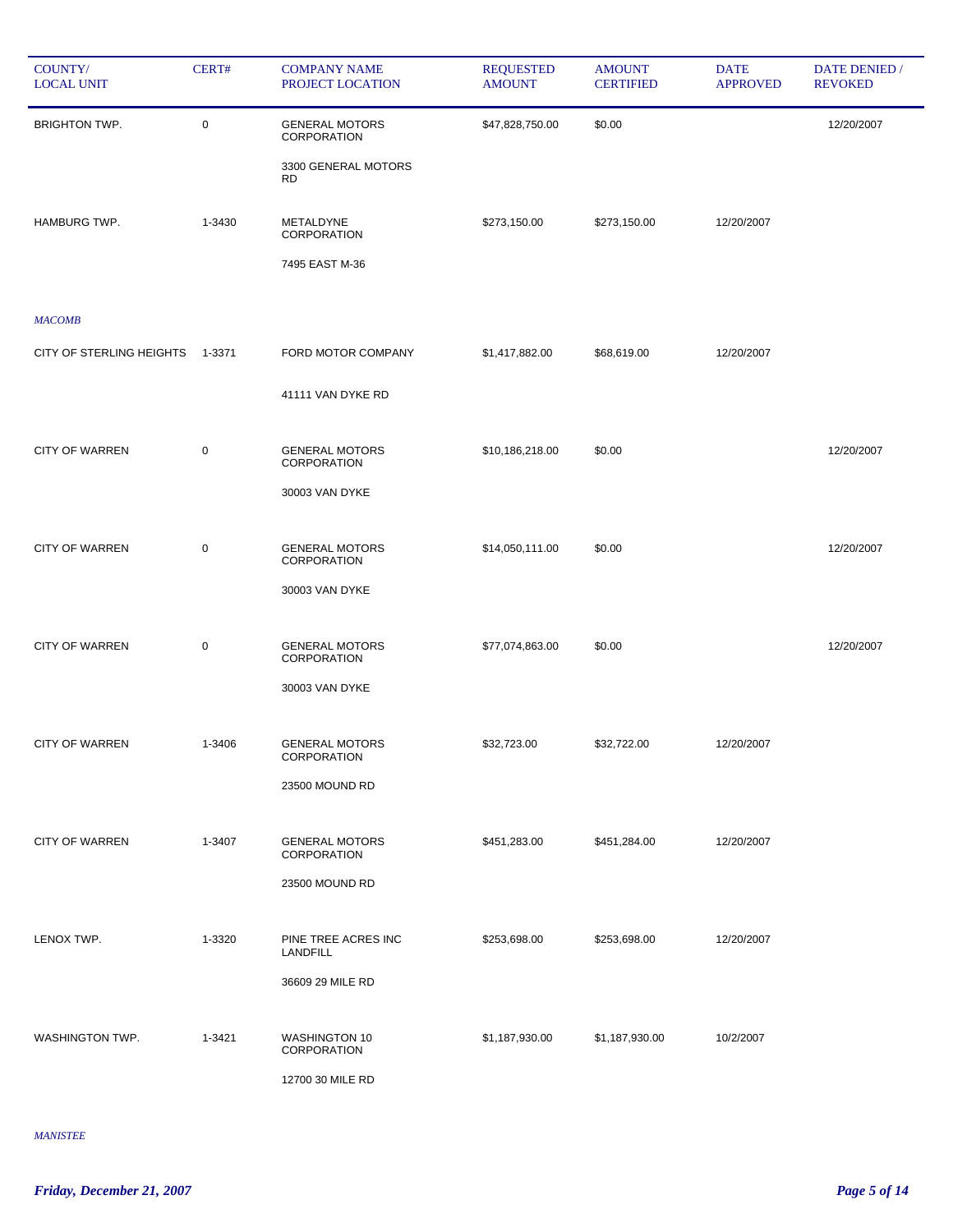| COUNTY/<br><b>LOCAL UNIT</b> | CERT#  | <b>COMPANY NAME</b><br>PROJECT LOCATION    | <b>REQUESTED</b><br><b>AMOUNT</b> | <b>AMOUNT</b><br><b>CERTIFIED</b> | <b>DATE</b><br><b>APPROVED</b> | <b>DATE DENIED</b> /<br><b>REVOKED</b> |
|------------------------------|--------|--------------------------------------------|-----------------------------------|-----------------------------------|--------------------------------|----------------------------------------|
| <b>CITY OF MANISTEE</b>      | 1-3374 | MORTON INTERNATIONAL                       | \$7,581,408.00                    | \$7,581,408.00                    | 10/2/2007                      |                                        |
|                              |        | 180 SIXTH ST                               |                                   |                                   |                                |                                        |
| FILER TWP.                   | 1-1857 | T.E.S. FILER CITY STATION                  | \$9,880,714.00                    | \$10,151,539.00                   | 3/19/1991                      |                                        |
|                              |        | 700 MEE STREET                             |                                   |                                   |                                |                                        |
| <b>MARQUETTE</b>             |        |                                            |                                   |                                   |                                |                                        |
| CITY OF MARQUETTE            | 1-3361 | <b>WISCONSIN ELECTRIC</b><br>POWER COMPANY | \$1,190,672.00                    | \$1,190,672.00                    | 10/2/2007                      |                                        |
|                              |        | 2701 LAKESHORE BLVD                        |                                   |                                   |                                |                                        |
| CITY OF MARQUETTE            | 1-3417 | <b>WISCONSIN ELECTRIC</b><br>POWER COMPANY | \$960,000.00                      | \$960,000.00                      | 10/2/2007                      |                                        |
|                              |        | 2701 LAKESHORE RD                          |                                   |                                   |                                |                                        |
| CITY OF MARQUETTE            | 1-3418 | <b>WISCONSIN ELECTRIC</b><br>POWER COMPANY | \$96,175.00                       | \$96,175.00                       | 10/2/2007                      |                                        |
|                              |        | 2701 LAKESHORE BLVD                        |                                   |                                   |                                |                                        |
| <b>MENOMINEE</b>             |        |                                            |                                   |                                   |                                |                                        |
| <b>CITY OF MENOMINEE</b>     | 1-2563 | SKF PULP RECYCLING US<br><b>INC</b>        | \$911,063.00                      | \$911,063.00                      | 6/9/1998                       |                                        |
|                              |        | 701 FOURTH AVENUE                          |                                   |                                   |                                |                                        |
| <b>MONROE</b>                |        |                                            |                                   |                                   |                                |                                        |
| FRENCHTOWN TWP.              | 1-3424 | <b>DETROIT EDISON</b><br><b>COMPANY</b>    | \$1,000,000.00                    | \$1,000,000.00                    | 10/2/2007                      |                                        |
|                              |        | 3500 E FRONT ST                            |                                   |                                   |                                |                                        |
| TWP OF DUNDEE                | 1-2327 | HOLNAM INC.                                | \$18,916,051.00                   | \$19,325,039.00                   | 12/29/1994                     |                                        |
|                              |        | 15215 DAY ROAD                             |                                   |                                   |                                |                                        |
| TWP OF DUNDEE                | 1-2805 | HOLNAM INC.                                | \$28,364,394.00                   | \$26,548,147.00                   | 1/7/2001                       |                                        |
|                              |        | 15215 DAY ROAD                             |                                   |                                   |                                |                                        |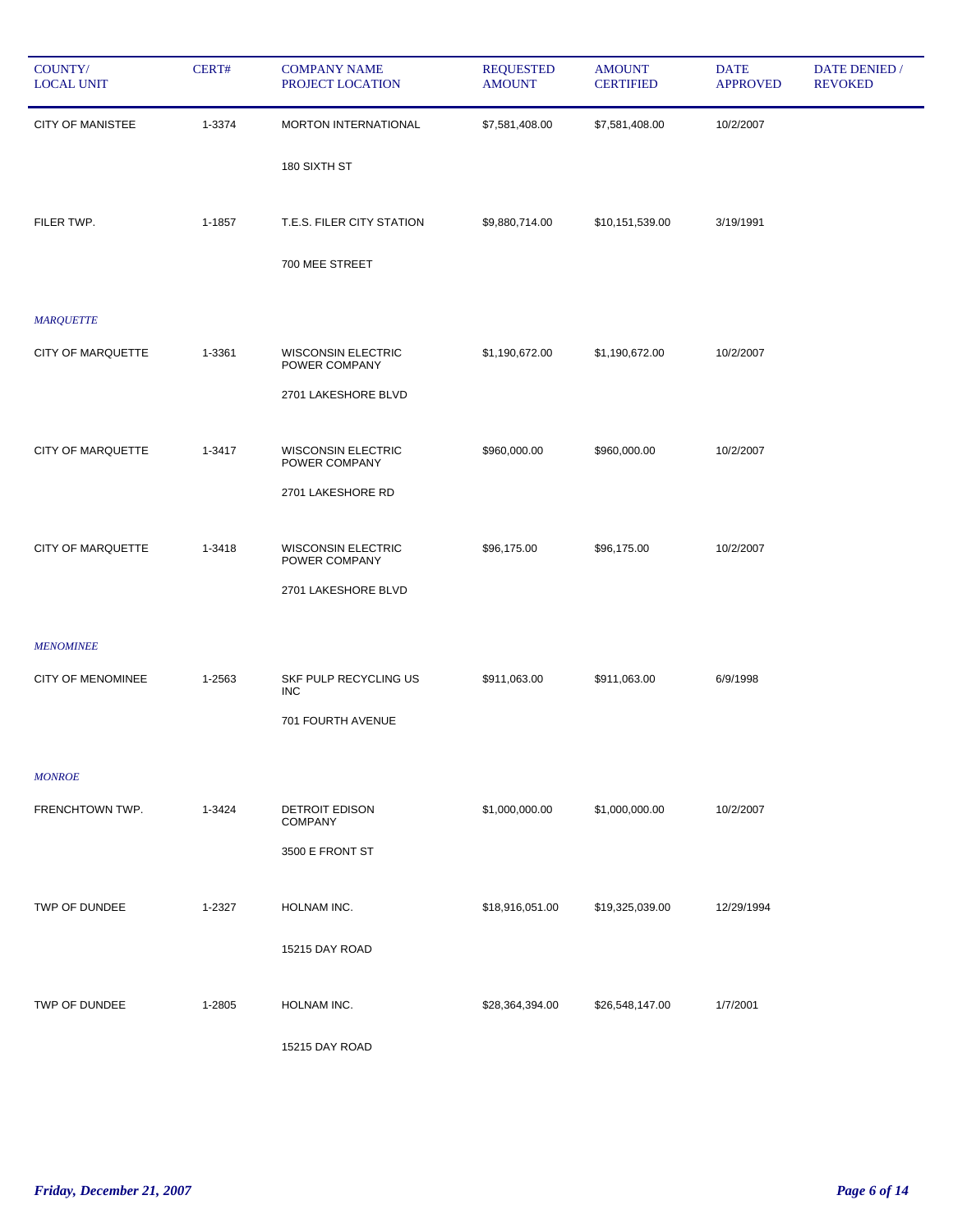| COUNTY/<br><b>LOCAL UNIT</b> | CERT#       | <b>COMPANY NAME</b><br>PROJECT LOCATION     | <b>REQUESTED</b><br><b>AMOUNT</b> | <b>AMOUNT</b><br><b>CERTIFIED</b> | <b>DATE</b><br><b>APPROVED</b> | <b>DATE DENIED</b> /<br><b>REVOKED</b> |
|------------------------------|-------------|---------------------------------------------|-----------------------------------|-----------------------------------|--------------------------------|----------------------------------------|
| TWP OF DUNDEE                | 1-2831      | HOLNAM INC.                                 | \$11,263,000.00                   | \$11,263,000.00                   | 12/28/2000                     |                                        |
|                              |             | 15215 DAY RD.                               |                                   |                                   |                                |                                        |
| <b>MUSKEGON</b>              |             |                                             |                                   |                                   |                                |                                        |
| <b>CITY OF MUSKEGON</b>      | 1-3366      | <b>CONSUMERS ENERGY</b><br><b>COMPANY</b>   | \$2,090,323.00                    | \$2,090,323.00                    | 12/20/2007                     |                                        |
|                              |             | 151 NORTH CAUSEWAY                          |                                   |                                   |                                |                                        |
| <b>OAKLAND</b>               |             |                                             |                                   |                                   |                                |                                        |
| CITY OF AUBURN HILLS         | 1-3436      | OAKLAND HEIGHTS<br>DEVELOPMENT INC          | \$671,007.00                      | \$671,007.00                      |                                | 12/20/2007                             |
|                              |             | 2350 BROWN ROAD                             |                                   |                                   |                                |                                        |
| CITY OF HAZEL PARK           | 1-3419      | <b>KC JONES PLATING</b><br><b>COMPANY</b>   | \$173,469.00                      | \$173,469.00                      | 10/2/2007                      |                                        |
|                              |             | 321 TEN MILE RD                             |                                   |                                   |                                |                                        |
| CITY OF PONTIAC              | 1-3394      | <b>GENERAL MOTORS</b><br>CORPORATION        | \$5,200,015.00                    | \$5,200,015.00                    | 12/20/2007                     |                                        |
|                              |             | 2100 S OPDYKE RD                            |                                   |                                   |                                |                                        |
| CITY OF PONTIAC              | 1-3395      | <b>GENERAL MOTORS</b><br>CORPORATION        | \$3,702,551.00                    | \$3,702,551.00                    | 12/20/2007                     |                                        |
|                              |             | 2100 S OPDYKE RD                            |                                   |                                   |                                |                                        |
| CITY OF PONTIAC              | 1-3396      | <b>GENERAL MOTORS</b><br>CORPORATION        | \$415,359.00                      | \$229.00                          | 12/20/2007                     |                                        |
|                              |             | 777 JOSLYN                                  |                                   |                                   |                                |                                        |
| CITY OF PONTIAC              | 1-3397      | <b>GENERAL MOTORS</b><br><b>CORPORATION</b> | \$205,647.00                      | \$9,911.00                        | 12/20/2007                     |                                        |
|                              |             | 777 JOSLYN                                  |                                   |                                   |                                |                                        |
| MILFORD TWP.                 | $\mathbf 0$ | <b>GENERAL MOTORS</b><br>CORPORATION        | \$31,632,325.00                   | \$0.00                            |                                | 12/20/2007                             |
|                              |             | 3300 GENERAL MOTORS<br><b>RD</b>            |                                   |                                   |                                |                                        |
| MILFORD TWP.                 | $\mathbf 0$ | <b>GENERAL MOTORS</b><br>CORPORATION        | \$72,439,091.00                   | \$0.00                            |                                | 12/20/2007                             |
|                              |             | 3300 GENERAL MOTORS<br><b>RD</b>            |                                   |                                   |                                |                                        |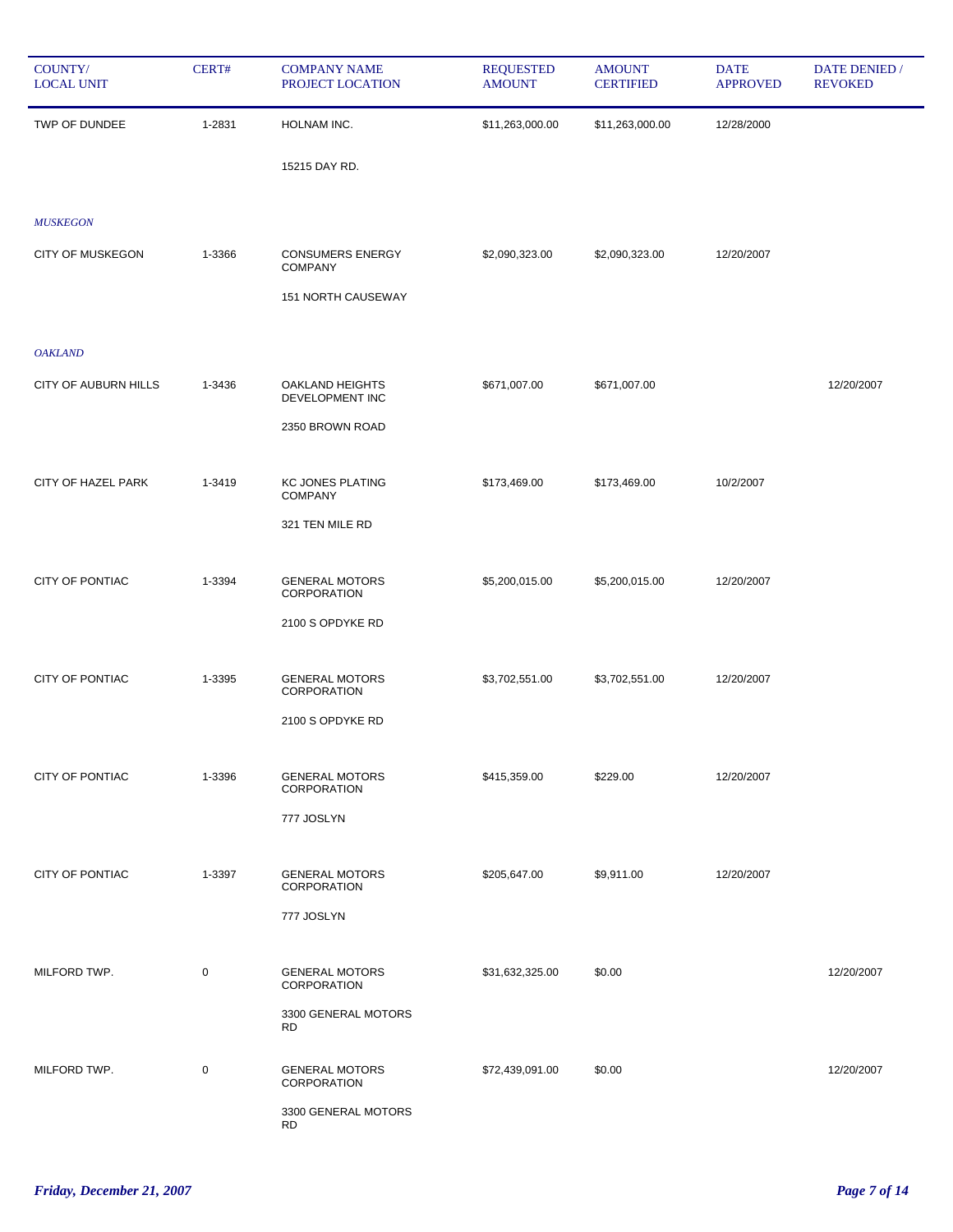| COUNTY/<br><b>LOCAL UNIT</b> | CERT#       | <b>COMPANY NAME</b><br>PROJECT LOCATION                                         | <b>REQUESTED</b><br><b>AMOUNT</b> | <b>AMOUNT</b><br><b>CERTIFIED</b> | <b>DATE</b><br><b>APPROVED</b> | DATE DENIED /<br><b>REVOKED</b> |
|------------------------------|-------------|---------------------------------------------------------------------------------|-----------------------------------|-----------------------------------|--------------------------------|---------------------------------|
| MILFORD TWP.                 | 0           | <b>GENERAL MOTORS</b><br>CORPORATION                                            | \$16,023,462.00                   | \$0.00                            |                                | 12/20/2007                      |
|                              |             | 3300 GENERAL MOTORS<br><b>RD</b>                                                |                                   |                                   |                                |                                 |
| ORION TWP.                   | 1-3312      | <b>GENERAL MOTORS</b><br>CORPORATION                                            | \$953,069.00                      | \$953,069.00                      | 12/20/2007                     |                                 |
|                              |             | 4555 GIDDINGS RD                                                                |                                   |                                   |                                |                                 |
| ORION TWP.                   | 1-3398      | <b>GENERAL MOTORS</b><br>CORPORATION                                            | \$9,824,016.00                    | \$964,912.00                      | 12/20/2007                     |                                 |
|                              |             | 4555 GIDDINGS RD                                                                |                                   |                                   |                                |                                 |
| <b>ONTONAGON</b>             |             |                                                                                 |                                   |                                   |                                |                                 |
| VILLAGE OF ONTONAGON         | 1-3360      | SMURFIT-STONE<br><b>CONTAINER</b><br><b>ENTERPRISES INC</b><br>ONE SUPERIOR WAY | \$4,256,500.00                    | \$4,256,500.00                    | 10/2/2007                      |                                 |
| <b>OTSEGO</b>                |             |                                                                                 |                                   |                                   |                                |                                 |
| CHARLTON TWP.                | $\mathbf 0$ | STAMBE LLC                                                                      | \$30,146.00                       | \$0.00                            |                                | 8/15/2007                       |
|                              |             | 9202 M-32 EAST                                                                  |                                   |                                   |                                |                                 |
| <b>OTTAWA</b>                |             |                                                                                 |                                   |                                   |                                |                                 |
| CITY OF GRAND HAVEN          | 1-3344      | MAGNA DONNELLY<br>CORPORATION                                                   | \$2,213,760.00                    | \$2,213,760.00                    | 8/15/2007                      |                                 |
|                              |             | <b>1800 HAYES</b>                                                               |                                   |                                   |                                |                                 |
| <b>CITY OF HOLLAND</b>       | 1-3435      | JOHNSON CONTROLS INC                                                            | \$109,529.00                      | \$109,529.00                      | 10/2/2007                      |                                 |
|                              |             | 1776 AIRPORT PARK CT                                                            |                                   |                                   |                                |                                 |
| CITY OF ZEELAND              | 1-3439      | HERMAN MILLER INC                                                               | \$1,212,000.00                    | \$1,212,000.00                    | 12/20/2007                     |                                 |
|                              |             | 855 EAST MAIN AVE                                                               |                                   |                                   |                                |                                 |
| CITY OF ZEELAND              | 1-3440      | HERMAN MILLER INC                                                               | \$750,000.00                      | \$750,000.00                      | 12/20/2007                     |                                 |
|                              |             | 855 EAST MAIN AVE                                                               |                                   |                                   |                                |                                 |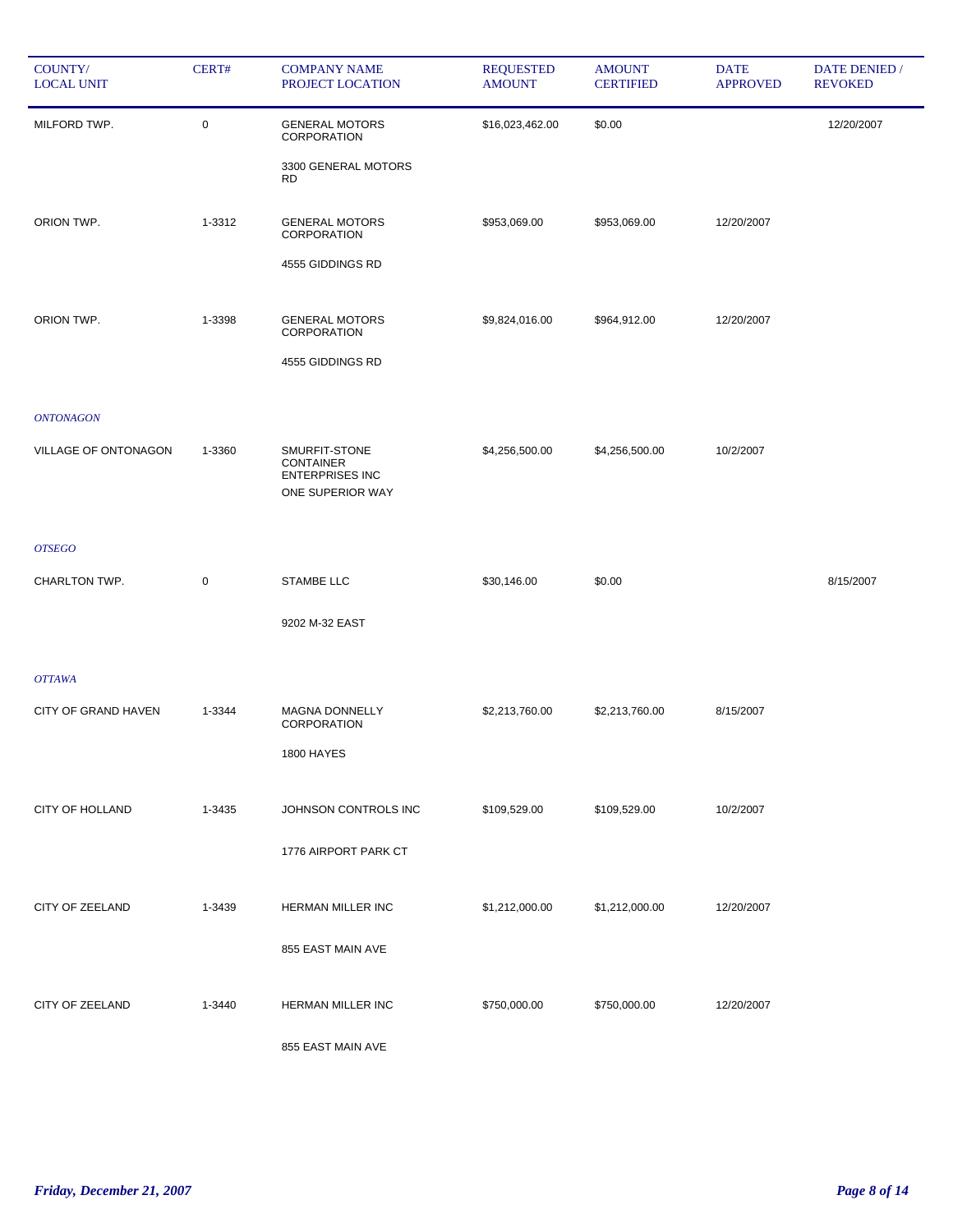| COUNTY/<br><b>LOCAL UNIT</b> | CERT#       | <b>COMPANY NAME</b><br>PROJECT LOCATION   | <b>REQUESTED</b><br><b>AMOUNT</b> | <b>AMOUNT</b><br><b>CERTIFIED</b> | <b>DATE</b><br><b>APPROVED</b> | DATE DENIED /<br><b>REVOKED</b> |
|------------------------------|-------------|-------------------------------------------|-----------------------------------|-----------------------------------|--------------------------------|---------------------------------|
| POLKTON TWP.                 | 1-3437      | OTTAWA COUNTY<br><b>LANDFILL INC</b>      | \$1,067,306.00                    | \$1,067,306.00                    |                                | 12/20/2007                      |
|                              |             | 15550 68TH AVENUE                         |                                   |                                   |                                |                                 |
| PORT SHELDON TWP.            | 1-3365      | <b>CONSUMERS ENERGY</b><br><b>COMPANY</b> | \$3,135,485.00                    | \$3,135,485.00                    | 12/20/2007                     |                                 |
|                              |             | 17000 CROSWELL ST                         |                                   |                                   |                                |                                 |
| <b>SAGINAW</b>               |             |                                           |                                   |                                   |                                |                                 |
| <b>CITY OF SAGINAW</b>       | 1-3405      | <b>GENERAL MOTORS</b><br>CORPORATION      | \$2,512,973.00                    | \$2,512,973.00                    | 12/20/2007                     |                                 |
|                              |             | 1629 N WASHINGTON AVE                     |                                   |                                   |                                |                                 |
| <b>SANILAC</b>               |             |                                           |                                   |                                   |                                |                                 |
| <b>CITY OF CROSWELL</b>      | $\pmb{0}$   | <b>MICHIGAN SUGAR</b><br><b>COMPANY</b>   | \$6,633,059.00                    | \$0.00                            |                                | 10/2/2007                       |
|                              |             | 159 S HOWARD                              |                                   |                                   |                                |                                 |
| <b>CITY OF CROSWELL</b>      | 1-3415      | <b>MICHIGAN SUGAR</b><br><b>COMPANY</b>   | \$3,000,000.00                    | \$3,000,000.00                    | 10/2/2007                      |                                 |
|                              |             | 159 S HOWARD                              |                                   |                                   |                                |                                 |
| <b>ST CLAIR</b>              |             |                                           |                                   |                                   |                                |                                 |
| CHINA TWP.                   | $\mathbf 0$ | MICHIGAN CONSOLIDATED<br>GAS              | \$217,395.00                      | \$0.00                            |                                |                                 |
|                              |             | 5440 PUTTYGUT RD                          |                                   |                                   |                                |                                 |
| CHINA TWP.                   | $\mathbf 0$ | MICHIGAN CONSOLIDATED<br>GAS              | \$119,213.00                      | \$0.00                            |                                |                                 |
|                              |             | 5440 PUTTYGUT RD                          |                                   |                                   |                                |                                 |
| CHINA TWP.                   | 1-3368      | MICHIGAN CONSOLIDATED<br>GAS              | \$171,750.00                      | \$171,750.00                      | 12/20/2007                     |                                 |
|                              |             | 5440 PUTTYGUT RD                          |                                   |                                   |                                |                                 |
| CHINA TWP.                   | 1-3423      | <b>DETROIT EDISON</b><br><b>COMPANY</b>   | \$1,000,000.00                    | \$1,000,000.00                    | 12/20/2007                     |                                 |
|                              |             | 4505 KING RD                              |                                   |                                   |                                |                                 |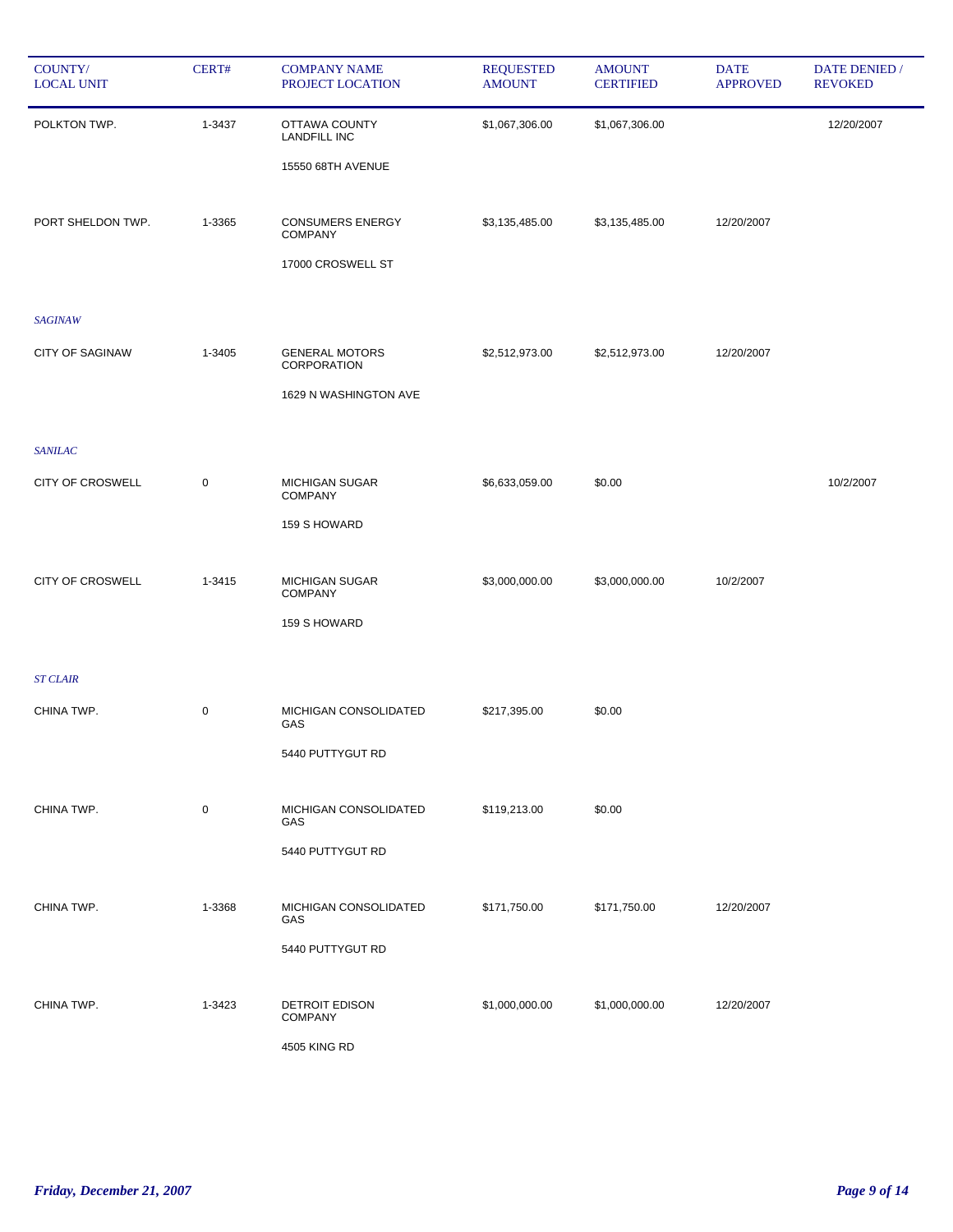| COUNTY/<br><b>LOCAL UNIT</b> | CERT#     | <b>COMPANY NAME</b><br>PROJECT LOCATION                  | <b>REQUESTED</b><br><b>AMOUNT</b> | <b>AMOUNT</b><br><b>CERTIFIED</b> | <b>DATE</b><br><b>APPROVED</b> | <b>DATE DENIED /</b><br><b>REVOKED</b> |
|------------------------------|-----------|----------------------------------------------------------|-----------------------------------|-----------------------------------|--------------------------------|----------------------------------------|
| COLUMBUS TWP.                | 1-3369    | MICHIGAN CONSOLIDATED<br>GAS<br>1647 CAUGHILL RD         | \$274,950.00                      | \$274,950.00                      | 12/20/2007                     |                                        |
| EAST CHINA TWP.              | 1-3422    | <b>DETROIT EDISON</b><br><b>COMPANY</b><br>4901 POINT DR | \$1,400,000.00                    | \$1,400,000.00                    | 12/20/2007                     |                                        |
| <b>ST JOSEPH</b>             |           |                                                          |                                   |                                   |                                |                                        |
| <b>CITY OF THREE RIVERS</b>  | 1-3355    | DOCK FOUNDRY COMPANY                                     | \$302,647.00                      | \$240,147.00                      | 10/2/2007                      |                                        |
|                              |           | 428 FOURTH ST                                            |                                   |                                   |                                |                                        |
| <b>CITY OF THREE RIVERS</b>  | 1-3359    | DOCK FOUNDRY COMPANY                                     | \$943,000.00                      | \$640,000.00                      | 10/2/2007                      |                                        |
|                              |           | 428 FOURTH ST                                            |                                   |                                   |                                |                                        |
| <b>TUSCOLA</b>               |           |                                                          |                                   |                                   |                                |                                        |
| INDIANFIELDS TWP.            | $\pmb{0}$ | <b>MICHIGAN SUGAR</b><br><b>COMPANY</b>                  | \$98,586.00                       | \$0.00                            |                                | 12/20/2007                             |
|                              |           | 819 PENINSULAR                                           |                                   |                                   |                                |                                        |
| INDIANFIELDS TWP.            | 1-3353    | <b>MICHIGAN SUGAR</b><br><b>COMPANY</b>                  | \$2,800,000.00                    | \$2,800,000.00                    | 10/2/2007                      |                                        |
|                              |           | 819 PENINSULAR                                           |                                   |                                   |                                |                                        |
| <b>VAN BUREN</b>             |           |                                                          |                                   |                                   |                                |                                        |
| COVERT TWP.                  | 1-0251    | <b>ENTERGY NUCLEAR</b><br>PALISADES, LLC                 | \$19,587,105.00                   | \$17,542,105.00                   | 12/27/1984                     |                                        |
|                              |           | PALISADES PLANT, 27780<br>BLUE STAR HWY.                 |                                   |                                   |                                |                                        |
| TWP OF COVERT                | 1-1662    | <b>ENTERGY NUCLEAR</b><br>PALISADES, LLC                 | \$1,500,000.00                    | \$1,500,000.00                    | 12/11/1985                     |                                        |
|                              |           | PALISADES PLANT, 27780<br>BLUE STAR HWY.                 |                                   |                                   |                                |                                        |
| TWP OF COVERT                | 1-1663    | <b>ENTERGY NUCLEAR</b><br>PALISADES, LLC                 | \$16,426,954.00                   | \$16,426,954.00                   | 12/12/1990                     |                                        |
|                              |           | PALISADES PLANT, 27780<br>BLUE STAR HWY.                 |                                   |                                   |                                |                                        |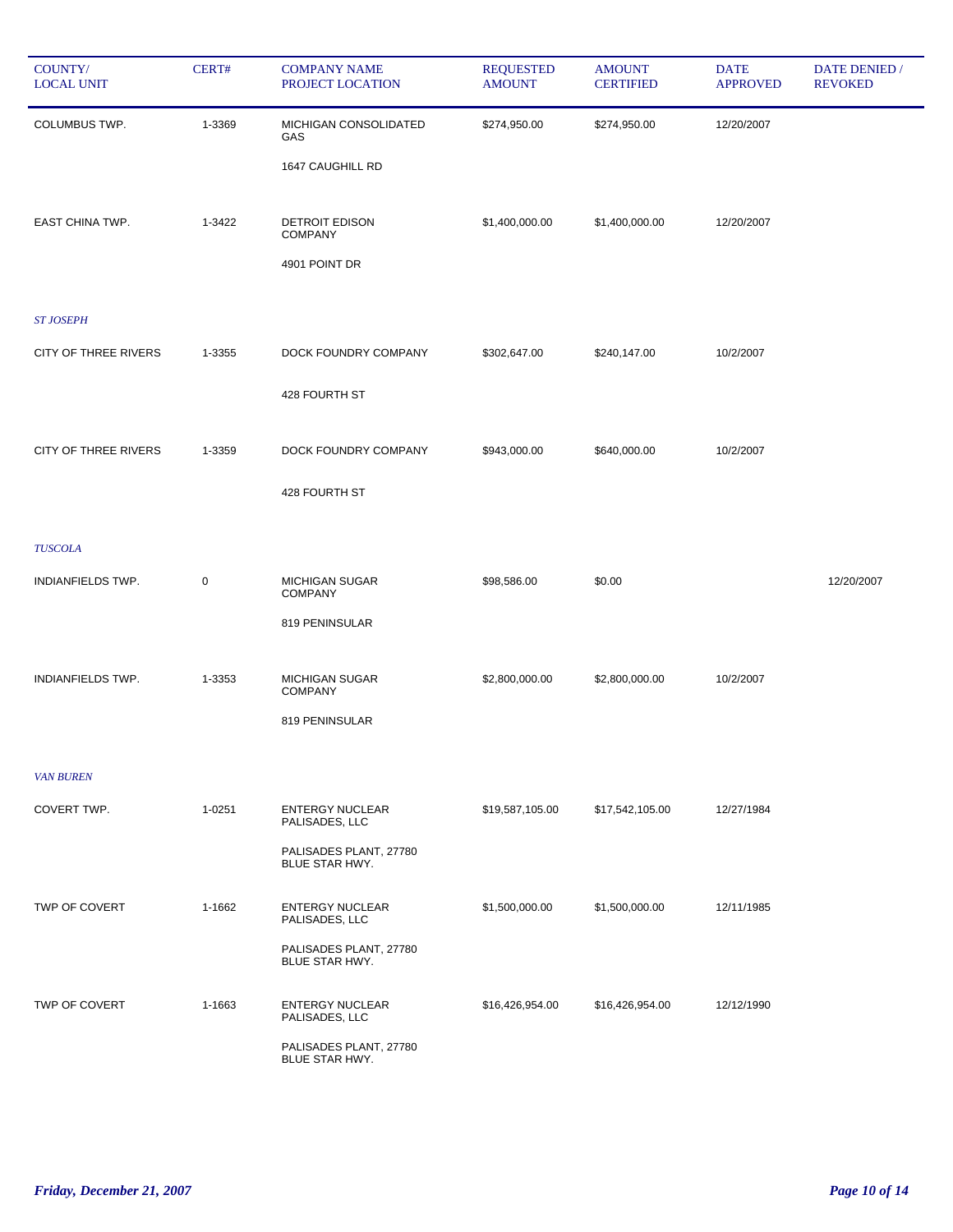| COUNTY/<br><b>LOCAL UNIT</b> | CERT#  | <b>COMPANY NAME</b><br>PROJECT LOCATION                                                     | <b>REQUESTED</b><br><b>AMOUNT</b> | <b>AMOUNT</b><br><b>CERTIFIED</b> | <b>DATE</b><br><b>APPROVED</b> | DATE DENIED /<br><b>REVOKED</b> |
|------------------------------|--------|---------------------------------------------------------------------------------------------|-----------------------------------|-----------------------------------|--------------------------------|---------------------------------|
| TWP OF COVERT                | 1-1675 | <b>ENTERGY NUCLEAR</b><br>PALISADES, LLC<br>PALISADES PLANT, 27780<br>BLUE STAR HWY.        | \$3,226,664.00                    | \$3,226,664.00                    | 12/30/1985                     |                                 |
| TWP OF COVERT                | 1-1677 | <b>ENTERGY NUCLEAR</b><br>PALISADES, LLC<br>PALISADES PLANT, 27780<br>BLUE STAR HWY.        | \$1,950,000.00                    | \$1,950,000.00                    | 12/30/1985                     |                                 |
| TWP OF COVERT                | 1-1869 | <b>ENTERGY NUCLEAR</b><br>PALISADES, LLC<br>PALISADES PLANT, 27780<br>BLUE STAR HWY.        | \$5,091,324.00                    | \$5,091,324.00                    | 12/12/1990                     |                                 |
| <b>TWP OF COVERT</b>         | 1-1870 | <b>ENTERGY NUCLEAR</b><br>PALISADES, LLC<br>PALISADES PLANT, 27780<br><b>BLUE STAR HWY.</b> | \$749,415.00                      | \$749,415.00                      | 12/12/1990                     |                                 |
| TWP OF COVERT                | 1-1871 | <b>ENTERGY NUCLEAR</b><br>PALISADES, LLC<br>PALISADES PLANT, 27780<br>BLUE STAR HWY.        | \$4,505,392.00                    | \$4,505,392.00                    | 12/12/1990                     |                                 |
| TWP OF COVERT                | 1-1872 | <b>ENTERGY NUCLEAR</b><br>PALISADES, LLC<br>PALISADES PLANT, 27780<br>BLUE STAR HWY.        | \$7,806,761.00                    | \$7,806,761.00                    | 12/12/1990                     |                                 |
| TWP OF COVERT                | 1-1873 | <b>ENTERGY NUCLEAR</b><br>PALISADES, LLC<br>PALISADES PLANT, 27780<br>BLUE STAR HWY.        | \$17,939,228.00                   | \$17,939,288.00                   | 12/12/1990                     |                                 |
| TWP OF COVERT                | 1-1874 | <b>ENTERGY NUCLEAR</b><br>PALISADES, LLC<br>PALISADES PLANT, 27780<br>BLUE STAR HWY.        | \$88,379.00                       | \$88,379.00                       | 12/12/1990                     |                                 |
| TWP OF COVERT                | 1-1875 | <b>ENTERGY NUCLEAR</b><br>PALISADES, LLC<br>PALISADES PLANT, 27780<br>BLUE STAR HWY.        | \$9,308,969.00                    | \$9,308,969.00                    | 12/12/1990                     |                                 |
| TWP OF COVERT                | 1-1876 | <b>ENTERGY NUCLEAR</b><br>PALISADES, LLC<br>PALISADES PLANT, 27780<br>BLUE STAR HWY.        | \$4,100,000.00                    | \$4,100,000.00                    | 12/12/1990                     |                                 |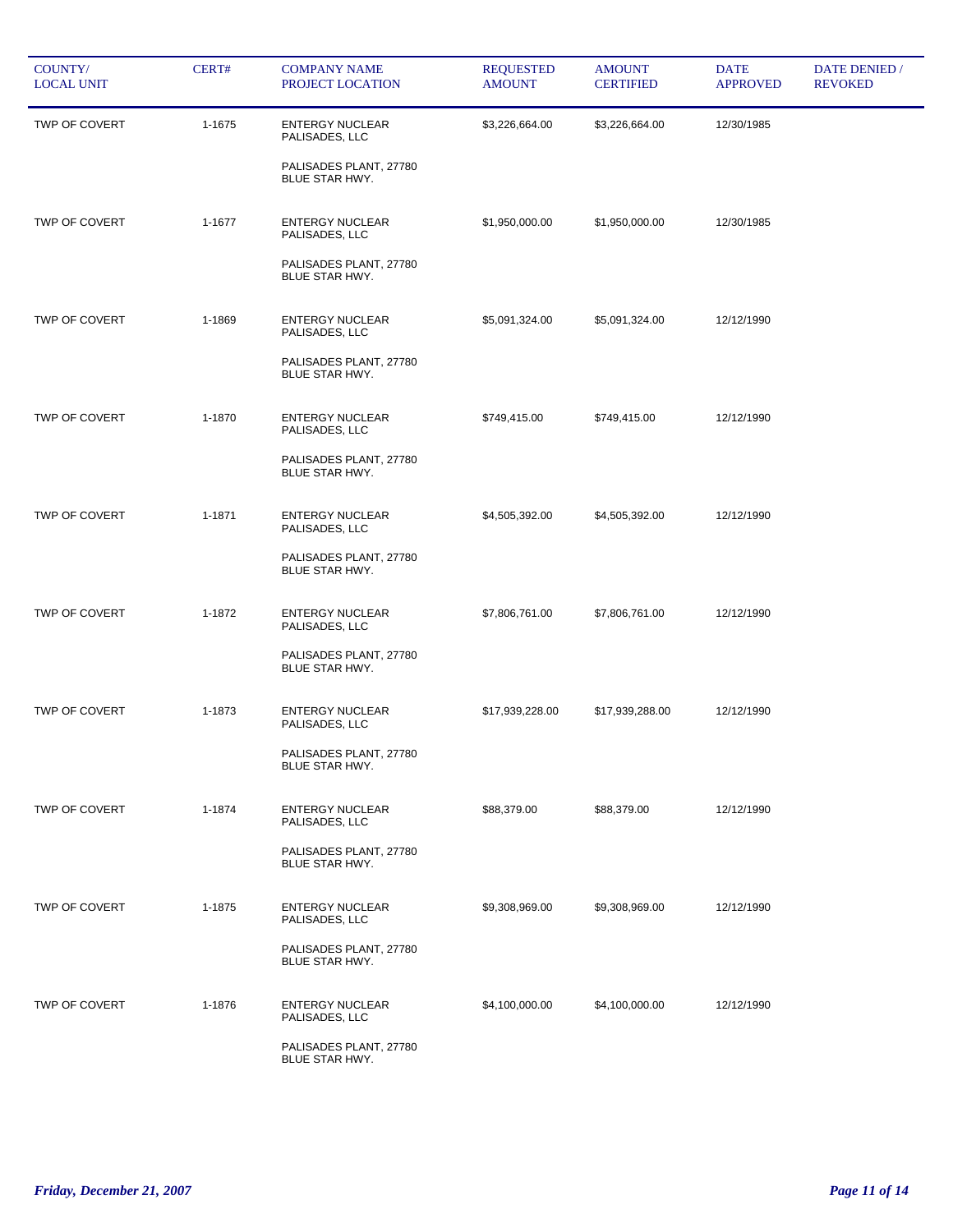| COUNTY/<br><b>LOCAL UNIT</b> | CERT#  | <b>COMPANY NAME</b><br>PROJECT LOCATION         | <b>REQUESTED</b><br><b>AMOUNT</b> | <b>AMOUNT</b><br><b>CERTIFIED</b> | <b>DATE</b><br><b>APPROVED</b> | DATE DENIED /<br><b>REVOKED</b> |
|------------------------------|--------|-------------------------------------------------|-----------------------------------|-----------------------------------|--------------------------------|---------------------------------|
| TWP OF COVERT                | 1-1946 | <b>ENTERGY NUCLEAR</b><br>PALISADES, LLC        | \$25,714,202.00                   | \$25,714,202.00                   | 12/19/1990                     |                                 |
|                              |        | PALISADES PLANT, 27780<br>BLUE STAR HWY.        |                                   |                                   |                                |                                 |
| TWP OF COVERT                | 1-2020 | <b>ENTERGY NUCLEAR</b><br>PALISADES, LLC        | \$740,939.00                      | \$315,939.00                      | 12/30/1991                     |                                 |
|                              |        | PALISADES PLANT, 27780<br><b>BLUE STAR HWY.</b> |                                   |                                   |                                |                                 |
| TWP OF COVERT                | 1-2022 | <b>ENTERGY NUCLEAR</b><br>PALISADES, LLC        | \$1,174,401.00                    | \$293,600.00                      | 4/20/1992                      |                                 |
|                              |        | PALISADES PLANT, 27780<br><b>BLUE STAR HWY.</b> |                                   |                                   |                                |                                 |
| TWP OF COVERT                | 1-2023 | <b>ENTERGY NUCLEAR</b><br>PALISADES, LLC        | \$1,289,493.00                    | \$322,373.00                      | 4/20/1992                      |                                 |
|                              |        | PALISADES PLANT, 27780<br>BLUE STAR HWY.        |                                   |                                   |                                |                                 |
| TWP OF COVERT                | 1-2028 | <b>ENTERGY NUCLEAR</b><br>PALISADES, LLC        | \$7,937,000.00                    | \$1,083,500.00                    | 4/20/1992                      |                                 |
|                              |        | PALISADES PLANT, 27780<br>BLUE STAR HWY.        |                                   |                                   |                                |                                 |
| TWP OF COVERT                | 1-2051 | <b>ENTERGY NUCLEAR</b><br>PALISADES, LLC        | \$13,602,000.00                   | \$10,161,000.00                   | 5/26/1992                      |                                 |
|                              |        | PALISADES PLANT, 27780<br><b>BLUE STAR HWY.</b> |                                   |                                   |                                |                                 |
| <b>WASHTENAW</b>             |        |                                                 |                                   |                                   |                                |                                 |
| YPSILANTI TWP.               | 1-3413 | <b>GENERAL MOTORS</b><br><b>CORPORATION</b>     | \$23,725.00                       | \$23,725.00                       | 10/2/2007                      |                                 |
|                              |        | <b>WILLOW RUN PLANT</b>                         |                                   |                                   |                                |                                 |
| YPSILANTI TWP.               | 1-3414 | <b>GENERAL MOTORS</b><br>CORPORATION            | \$1,408,489.00                    | \$1,408,489.00                    | 10/2/2007                      |                                 |
|                              |        | <b>WILLOW RUN PLANT</b>                         |                                   |                                   |                                |                                 |
| WAYNE                        |        |                                                 |                                   |                                   |                                |                                 |
| CITY OF DETROIT              | 1-3408 | <b>GENERAL MOTORS</b><br>CORPORATION            | \$117,219.00                      | \$117,219.00                      | 10/2/2007                      |                                 |
|                              |        | 2500 EAST GENERAL<br>MOTORS BLVD                |                                   |                                   |                                |                                 |
| <b>CITY OF DETROIT</b>       | 1-3409 | <b>GENERAL MOTORS</b><br>CORPORATION            | \$2,311,340.00                    | \$2,311,340.00                    | 10/2/2007                      |                                 |
|                              |        | 2500 EAST GENERAL<br>MOTORS BLVD                |                                   |                                   |                                |                                 |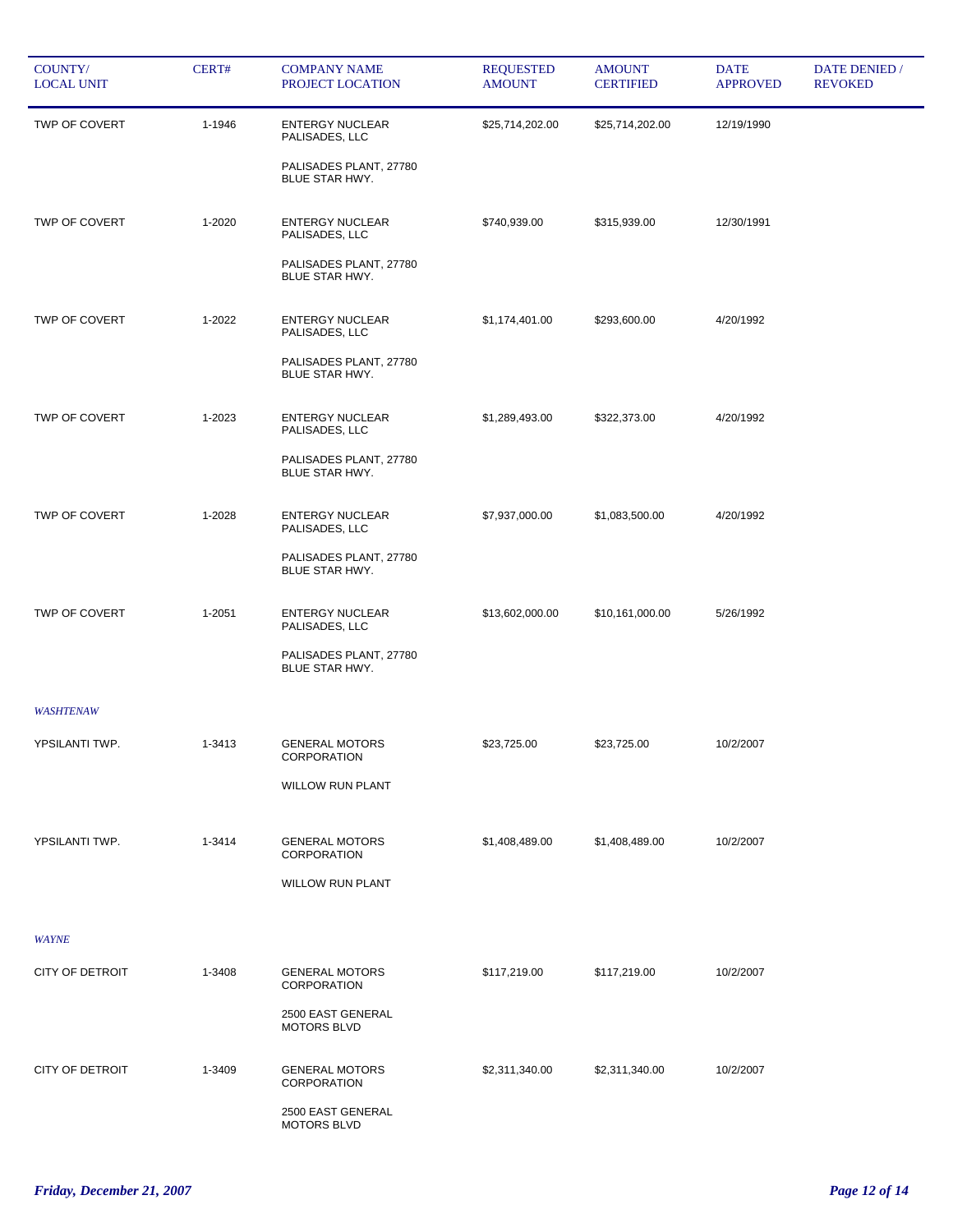| COUNTY/<br><b>LOCAL UNIT</b> | CERT#       | <b>COMPANY NAME</b><br>PROJECT LOCATION                           | <b>REQUESTED</b><br><b>AMOUNT</b> | <b>AMOUNT</b><br><b>CERTIFIED</b> | <b>DATE</b><br><b>APPROVED</b> | DATE DENIED /<br><b>REVOKED</b> |
|------------------------------|-------------|-------------------------------------------------------------------|-----------------------------------|-----------------------------------|--------------------------------|---------------------------------|
| CITY OF FLAT ROCK            | $\mathbf 0$ | <b>AUTO ALLIANCE</b><br>INTERNATIONAL INC<br>ONE INTERNATIONAL DR | \$1,088,000.00                    | \$0.00                            |                                | 10/2/2007                       |
| CITY OF FLAT ROCK            | 1-3379      | <b>AUTO ALLIANCE</b><br>INTERNATIONAL INC<br>ONE INTERNATIONAL DR | \$400,000.00                      | \$400,000.00                      | 10/2/2007                      |                                 |
| <b>CITY OF LIVONIA</b>       | 0           | FORD MOTOR COMPANY<br>36200 PLYMOUTH RD                           | \$333,389.00                      | \$0.00                            |                                |                                 |
| <b>CITY OF LIVONIA</b>       | 1-3375      | FORD MOTOR COMPANY<br>35500 PLYMOUTH RD                           | \$16,668,807.00                   | \$16,633,837.00                   | 10/2/2007                      |                                 |
| CITY OF LIVONIA              | 1-3403      | <b>GENERAL MOTORS</b><br>CORPORATION<br>12200 MIDDLEBELT RD       | \$329,677.00                      | \$329,677.00                      | 10/2/2007                      |                                 |
| <b>CITY OF LIVONIA</b>       | 1-3404      | <b>GENERAL MOTORS</b><br>CORPORATION<br>12200 MIDDLEBELT RD       | \$148,809.00                      | \$148,809.00                      | 10/2/2007                      |                                 |
| CITY OF RIVER ROUGE          | 1-3319      | UNITED STATES STEEL<br>CORPORATION<br>NO. 1 QUALITY DR            | \$147,673.00                      | \$147,673.00                      | 11/1/2006                      |                                 |
| <b>CITY OF ROMULUS</b>       | $\mathbf 0$ | <b>GENERAL MOTORS</b><br>CORPORATION<br>36880 ECORSE RD           | \$17,142,600.00                   | \$0.00                            |                                | 12/20/2007                      |
| <b>CITY OF ROMULUS</b>       | 0           | <b>GENERAL MOTORS</b><br>CORPORATION<br>36880 ECORSE RD           | \$21,589,120.00                   | \$0.00                            |                                | 12/20/2007                      |
| <b>CITY OF ROMULUS</b>       | $\mathbf 0$ | <b>GENERAL MOTORS</b><br>CORPORATION<br>36880 ECORSE RD           | \$15,680,142.00                   | \$0.00                            | 12/20/2007                     |                                 |